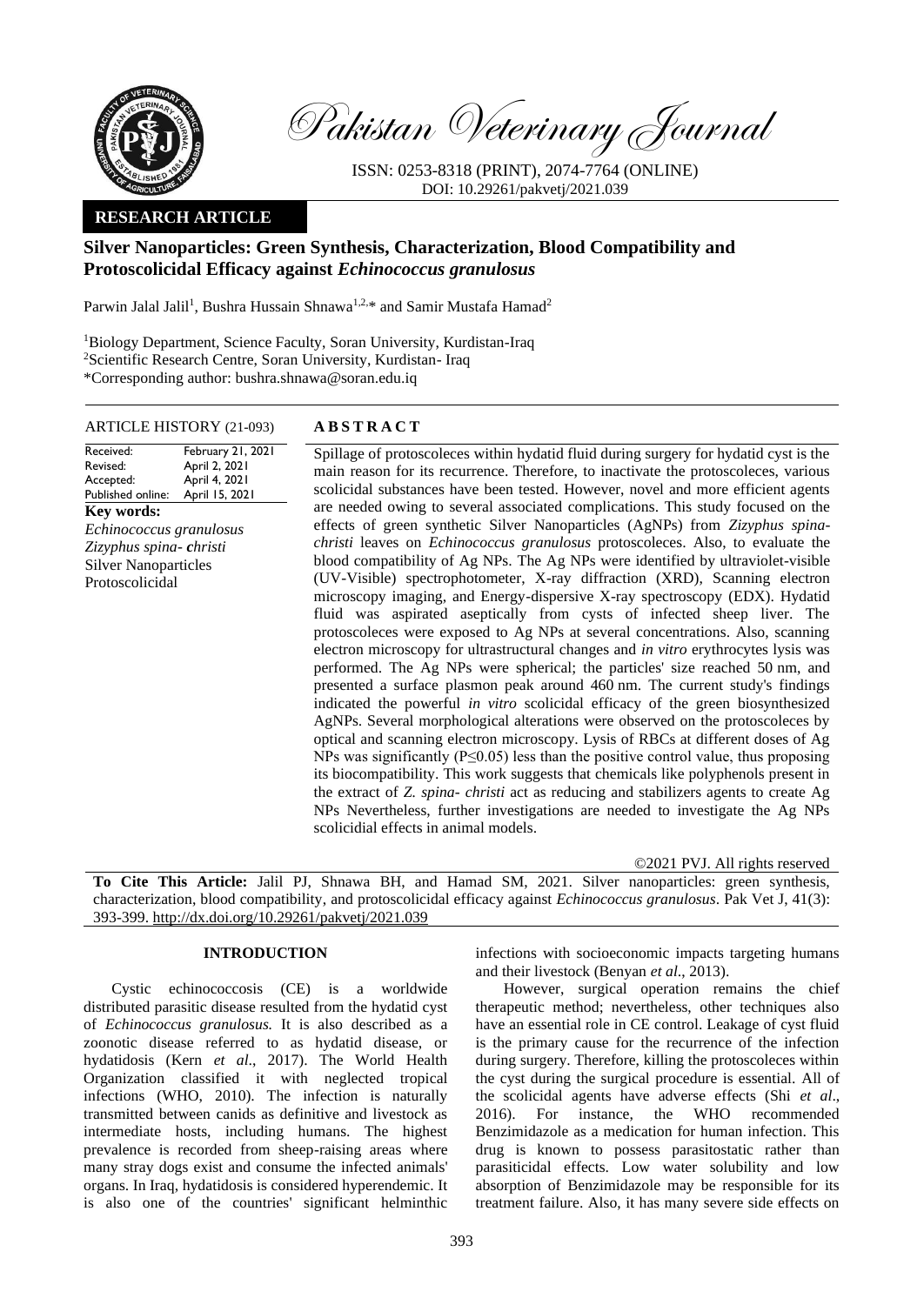CE patients' life-span and prognosis. These facts underline the need for new drugs (Siles-Lucas *et al.,* 2018). Therefore, researchers have achieved several attempts to increase the compound's solubility, absorption, and bioavailability. Among these trials that improved the drug efficiency is the addition of NPs, which results in increasing the intra-cystic permeability for the curing compound (Siles-Lucas *et al*., 2018). Recently, Shnawa (2018) reviewed many published articles investigating the protoscolicidal impacts of green synthetic NPs against protoscoleces of *E. granulosus*. Two previous researches investigated the green synthesized silver and gold nanoparticles' activity from *Penicillium aculeatum* against the protoscoleces of *E. granulosus.* The authors stated that these NPs could be a potential scolicidal agent for CE therapy (Rahimi *et al*.,2015; Barabadi *et al.,* 2017). More recently, Salih *et al.* (2020) concluded that the biosynthesized Ag NPs from some plant extracts showed remarkable effects against *E. granulosus,* particularly *Eucalyptus globulus* extract*.* 

The present work aimed to investigate the effect of green synthesis AgNPs by *Z. spina christi* extract against *E. granulosus* protoscoleces and assess the produced nanoparticles' hemolytic ability on human erythrocytes.

### **MATERIALS AND METHODS**

**Preparation of the** *Zizyphus spina* **- christi Leaves Extract:** Fresh leaves of the *Z. spina- christi* were brought from Erbil city, Iraq. The plant extracts were prepared by weighing 25 gm of leaves, which were cut into small parts, added to 100 mL of double-distilled water, and heated to 90°C for 40 min. The contents were then filtered and kept at 4°C for nanoparticle synthesis (Halawani, 2017).

**Synthesis and Description of Ag Nanoparticles:** The 10 mL of prepared *Z. spina christi* leaves extract was added to 100 mL silver nitrate (1mM), which was dropped at 80°C for 1 hour until the mixture's color is changed and the production of dark brown precipitation. This indicating the formation of silver nanoparticles. The precipitation was centrifuged at 7000 rpm. Finally, Ag NPs were annealed using a Bunsen burner (Fig. 1).

The morphology of the synthesized Ag NPs was examined by Fast Emission SEM (FE-SEM, Quanta 4500). The optical absorptions of Ag NPs were recorded using double‐beam UV-Visible spectra (Super Aquarius spectrophotometer). Also, the chemical composition of the material was measured by EDX. The nanoparticles' crystal arrangement was studied by X-ray diffraction (XRD) by PAN-analytical X' Pert PRO (Cu K $\alpha$  = 1.5406) A<sup>°</sup>). The scanning rate was 1 <sup> $\degree$ </sup>/min in the 2 $\theta$  range from 20<sup>°</sup> to 80<sup>°</sup> [\(Oluwaniyi](https://www.ncbi.nlm.nih.gov/pmc/articles/PMC6479216/#bib35) et al., 2016). All experiments were performed in the scientific research center of Soran University, Iraq.

**Collection of Protoscoleces:** The parasite was collected from hepatic cysts of naturally infected sheep slaughtered at the abattoir in Soran city-Erbil. The protoscoleces were harvested by aspirating the hydatid fluid. The protoscoleces' viability was evaluated by 0.1% eosin dye (Smyth and Barrett, 1980). Colorless protoscoleces were

considered as viable, whereas red-colored protoscoleces were recorded as dead.

#### *In vitro* **Protoscolicidal Effect of Ag NPs**

*In vitro* **Protoscolicidal Effect of Ag NPs by Light Microscopy:** Different concentrations of Ag NPs including 0.05, 0.1, 0.2, 0.3 and 0.4 mg/mL were prepared. To all concentrations, an amount of 100 μl of protoscoleces was added. Subsequently, the test tubes were kept at 37<sup>o</sup>C for different times. The protoscoleces' viability was determined by 0.1% eosin. Also, the percentage of mortality was estimated by counting a minimum of 200 protoscoleces from each treatment. Hydatid fluid was considered a negative control, and 5% NaCl was positive. The experiments were repeated triplicate times (Shnawa *et al*., 2017).

*In vitro* **Protoscolicidal Effect of Ag NPs by Scanning Electron Microscopy:** Ultrastructure examination with SEM was performed. Protoscoleces were immersed in pH 7.2 phosphate-buffered 2.5% glutaraldehyde for 24 h at 4°C for fixation. Serial incubations in ethanol (30, 50, 70, 90, and 100%) were done. Finally, they were dried and sputter-coated with a gold sputtering device (Desk Sputter Coater), and it was inspected by FESEM (Quanta 4500) SEM operating at 15 kV (Elissondo *et al*., 2006; Shi *et al*., 2016).

**Hemolysis test:** The hemolysis test of AgNPs was performed according to Huang *et al*. (2016) and Mesdaghinia *et al*. (2019). In brief, fresh blood was collected in a tube with EDTA. Amount of the diluted RBCs suspension was added to AgNP in PBS from different concentrations, include 0.05, 0.1, and 0.2, beside 0.3 mg /ml. RBCs suspensions were incubated at 37°C for one hour. Finally, the absorbance of the supernatants was estimated using UV–visible spectrophotometer at 570nm. Erythrocytes incubated in sterile PBS were considered a negative control. Another sample was treated with deionized distilled water, representing positive control. The following equation was used to calculate the percentage hemolysis of the erythrocytes.

Hemolysis percentage = [(specimens absorbancenegative control absorbance)/(positive control absorbance-negative control absorbance)] × 100 (Chen *et al.,* 2015; Oves *et al.,* 2018).

**Statistical analysis:** The results were analyzed by Graph pad Prism software version 8. The two-way ANOVA and Tukey's test were applied. A p-value less than 0.05 (<0.05) is statistically significant.

#### **RESULTS**

Silver NPs were produced by leaves extract of *Z. spina - christi*. The visual inspection confirmed Ag Nanoparticles' formation by changing the mixture's color from greenish-yellow to dark brown.

The optical absorption of Ag NPs dispersed in water was recorded. Reduction of AgNO3 to Ag was documented with UV–V**is** instrument. The specimens exhibited UV absorption spectra with a peak at 460nm owing to surface plasmon resonance (Fig. 2A). During the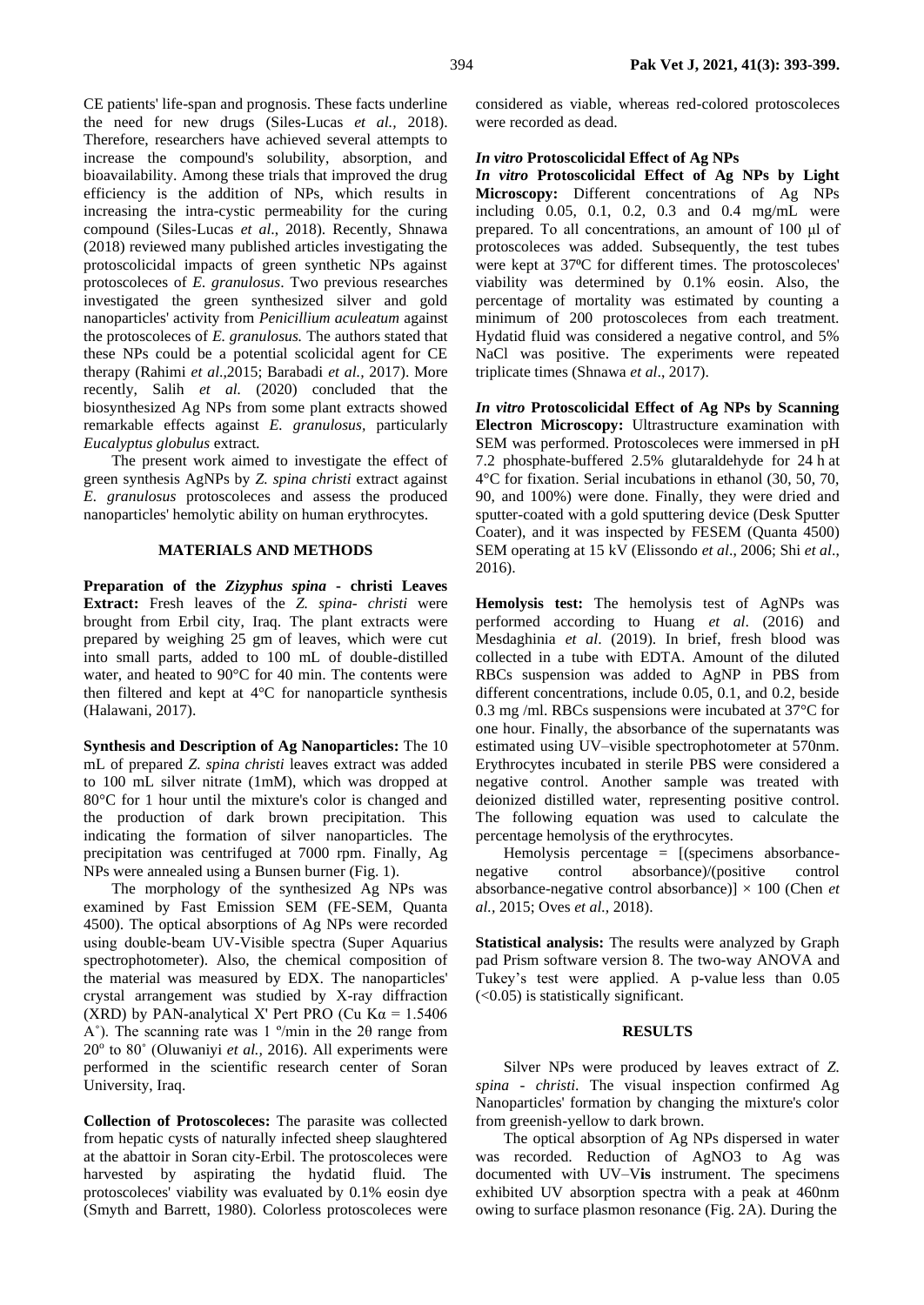



**Fig. 1:** A schematic illustration of the green synthesis of Silver Nanoparticles.



**Fig. 2:** A. The UV–Vis spectrum of synthesized Ag NPs using the extract of *Z. spina- christi*. B. The UV–Vis absorption spectrum from *Z. spina- christi* leaves extract. C shows the X-ray diffraction pattern from synthesized Ag NPs. D. illustrates the EDX spectrum synthesized Ag NPs.

biosynthesis of Ag NPs, changing the color of the mixture is the primary signal that appeared, confirming Ag NPs production.

Regarding the results of the spectroscopic analysis of the *Z. spina- christi* extract, represented two signals at 320nm (the band I) and 266nm (bond II), are assigned to the cinnamoyl and benzoyl phenolic systems (Fig. 2B). These signals are linked to transitions from  $\pi$  to  $\pi^*$  that indicate phytochemicals from the leaf extraction. They would be a source for the green synthesis of metallic and metal oxide nanoparticles.

Fig. 2C shows the X-ray diffraction pattern from Ag NPs prepared by the green synthesized method; it approves the face-centered cubic structure. The dominant reflection peaks are 111, 200, and 220, corresponding with the scattering angles at 38.037º, 44.205º, and 64.344º, respectively. The resulted peaks equal with the JCPDS: No.36-1451, indicating the purity of the Ag NPs crystal.

Fig. 2D illustrates the EDX analysis of Ag NPs, which is formed using the bioreduction technique. It assured the existence of the Ag NPs. The other peaks besides Ag related to Au element in the EDX analysis resulted from using a gold coating to show better SEM images.



**Fig. 3:** A and B show the typical FE-SEM images of the Ag NPs synthesized using aqueous *Z. spina - christi* extract at different magnifications. The synthesized Ag NPs had spherical shapes, and the size of the particles was measured between 50 to 80 nm. C. The elemental mapping of the Ag NPs.



Fig. 4: Heavily infected liver of sheep. L, live protoscolex, and D dead protoscolex assessed by 0.1% eosin staining.

Fig. 3A and 3B present the typical FE-SEM images of the Ag NPs morphology at different magnifications. The identical distribution can be seen from the SEM micrographs. To some extent, Ag NPs are sphericalshaped, with some agglomerations of nanoparticles, and the average size was ranged between 50-80 nm. The elemental mapping analysis of the green synthesized metallic Ag NPs verified Ag Nanoparticles' constant presence on Ag Nanoparticles' surface, which indicates the creation of the Ag NPs (Fig. 3C).

**Viability of the Protoscoleces:** The protoscoleces were harvested from hydatid cysts of heavily infected sheep liver. Protoscoleces viability was assessed with eosin dye. Viable protoscoleces seemed to be colorless compared to dead ones that absorbed the stain and appeared red, the percentage of *in vitro* viability was 97% (Fig. 4), so it is appropriate for the subsequent experiments.

**Scolicidal Efficiency of Ag NPs:** The current study's findings indicated the powerful *in vitro* scolicidal efficacy of the biosynthesized Ag NPs. It showed that no viable protoscoleces was noticed after 2hr of incubation with Ag NPs at a 0.4 mg/ml concentration as in Fig. 5B. On the other hand, the control group's protoscoleces seemed colorless and viable during the experiment. They appeared to be morphologically intact with clear and bright calcareous corpuscles (Fig. 5A). The mortality within the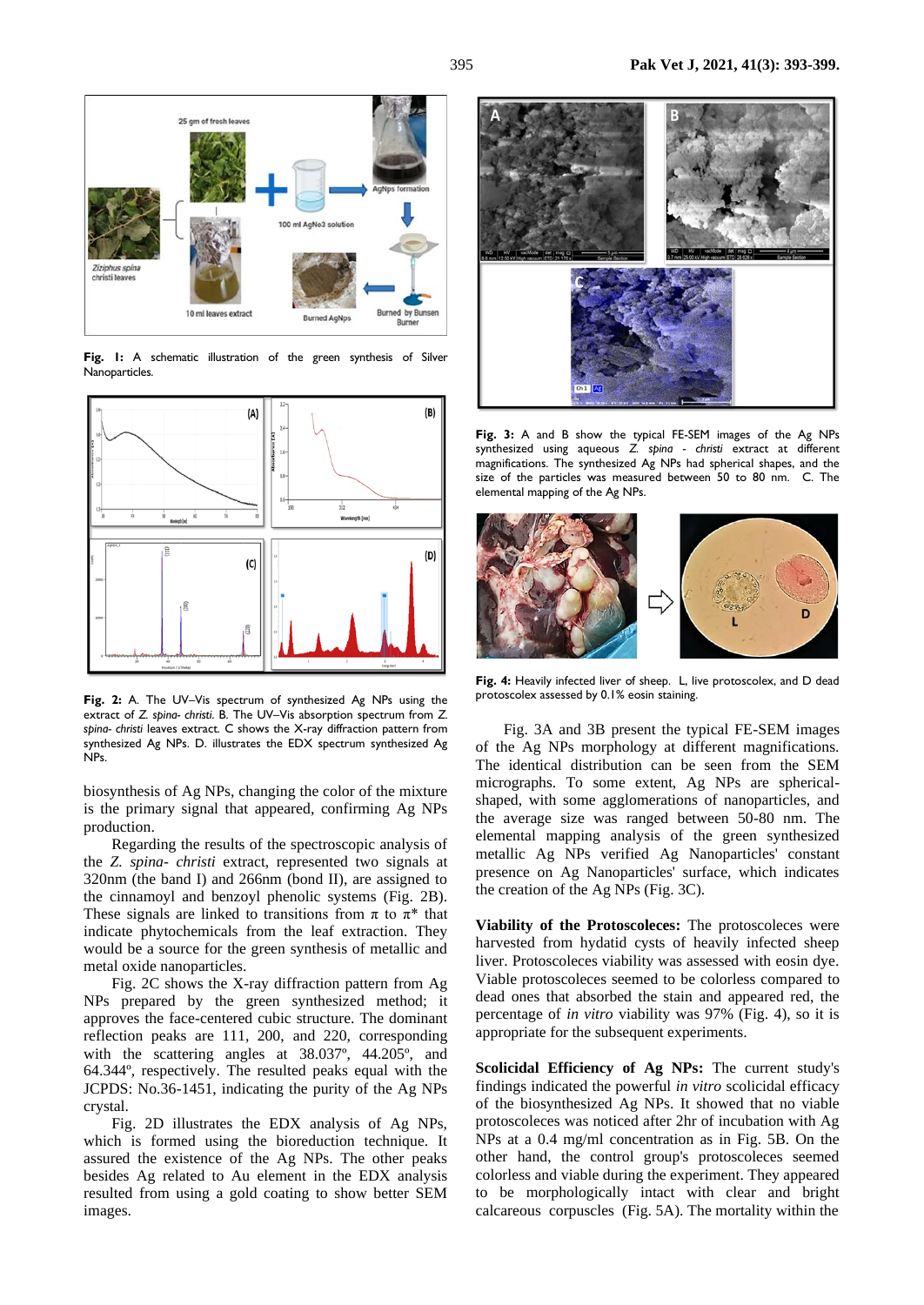

**Fig. 5:** A represents live untreated protoscoleces of the control. B shows dead protoscoleces after 2 hr. of incubation with Ag NPs at a 0.4 mg/ml concentration. C. *In vitro* protoscolicidial effect of Ag NPs at different incubation times.



Fig. 6: Treated protoscoleces with Ag NPs absorbed the Eosin stain. B, C & D illustrate protoscoleces that partially absorbed the stain. A & E show the tegumental digitiform extensions at the outer tegument of protoscoleces (arrow). F shows separated hooks and corpuscles.

protoscoleces*,* which were incubated with different concentrations of Ag NPs compared to untreated control protoscoleces, as illustrated in Fig. 5C. The highest protoscolicidal activity was recorded at 0.4 mg/ml, followed by 0.3 mg/ml, 0.2 mg/ml, 0.1 mg/ml, and 0.05 mg/ml. In contrast, the protoscoleces of the control remain viable and seemed to be colorless. These outcomes indicated the dose-dependent activity of Ag NPs against protoscoleces. The mortality percentages were increased with time in all concentrations of Ag NPs, which point out that the mortality percentage was also time-dependent.

**Morphological Effects of Ag NPs against** *E. granulosus* **Protoscoleces:** The recent study revealed some protoscoleces after incubation with Ag NPs absorbed the eosin dye, indicating their death (Fig. 6). Tegument of the parasite is the first part affected. Most of the protoscoleces



**Fig. 7:** A and B show normal control protoscoleces. C treated protoscoleces with Ag NPs show the presence of Ag NPs and the formation of a bleb. D, E, & F show different morphological changes, with the Ag NPs accumulation as white structures on the protoscoleces.

were invaginated. They exhibited several alterations; include tegumental damage, disorganization of rostellar hooks, loss of calcareous corpuscles, and bleb appearance (Fig. 6B, C and E). Fig. 6A & E show the tegumental digitiform extensions at the outer tegument of protoscoleces. Also, Fig. 6C and D show an evaginated protoscoleces. They partially absorbed the eosin that indicates the initiation of their death, a group of separated hooks, as shown in Fig. 6F.

**The Ultrastructural Alteration of the Treated Protoscoleces with Ag Nanoparticles:** To characterize the structural effects in the protoscoleces induced by Ag NPs, they were prepared for SEM. No changes were detected in the ultrastructure of the protoscoleces of the control group. They remained viable after 3hr of incubation during the experimental period (Fig. 7A and B). The outcomes of the viability experiment compatible with the destruction noticed at the ultrastructural examination. The prominent location of injury was the tegument of the protoscoleces. At one hour after incubation, several blebs in the tegument of treated samples with 0.2 mg/ml were observed by SEM (Fig. 7C). These results confirmed the Ag NPs stimulate morphological destruction in the parasite. At half an hour post-incubation, symbols of ultrastructural modification were prominent: the soma part was shrunken. The evagination of protoscolex with rostellar distortion and disorganization was also detected (Fig. 7 E and F).

Moreover, (Fig. 8A, B, C and D) illustrated the aggregation and the loss of the typical morphology of the treated protoscoleces with the Ag NPs. Several protoscoleces exhibited rostellar disorder, shedding of hooks and destruction of microtriches. Also, loss of hooks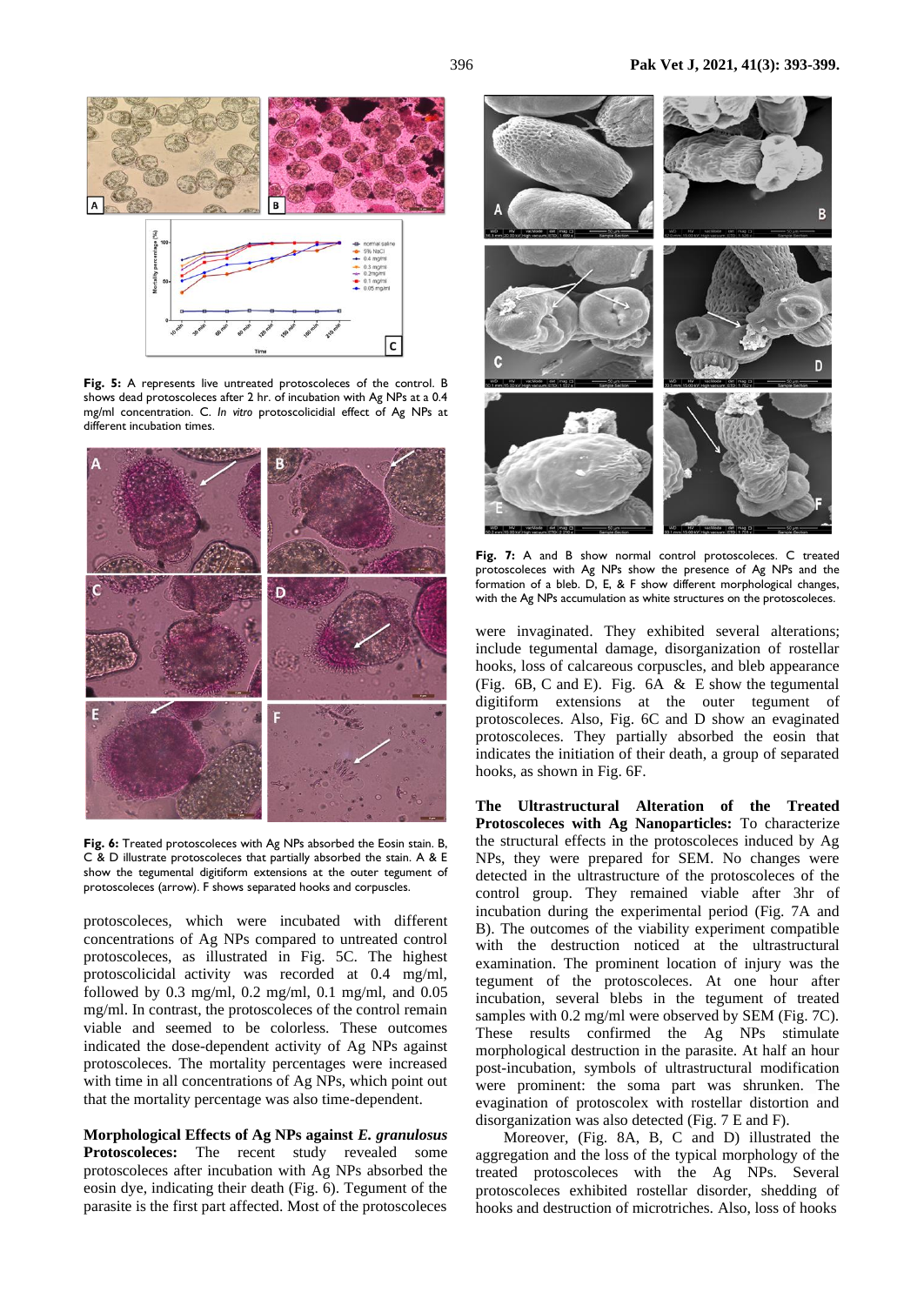

**Fig. 8:** Micrographs illustrate the ultrastructural damage of the treated protoscoleces with Ag NPs. A, B, C, and D show aggregation of distorted protoscoleces and the Ag NPs as white color. E and F illustrate the damaged protoscoleces with hooks (arrow). G, Corresponding mapping images of Ag Nps. Orange Nanoparticles' accumulation on two evaginated protoscoleces (arrow) with oxygen and gold as green and red.



**Fig. 9:** Effect of different concentrations of Ag NPs on RBCs lysis compared to the positive (A) and negative controls (B).

has occurred, and it accumulated with the damaged parasite, as shown in Fig. 8 E and F. Finally, Fig. 8G shows two evaginated protoscoleces covered with Ag NPs, which appeared as orang color, while oxygen and gold expressed green and red color, respectively.

**Hemolysis test:** The biocompatibility of the synthesized Ag Nps was tested by performing RBCs lysis test. The

incubation of the Ag NPs with RBCs showed little toxicity and caused limited RBCs lysis. This lysis of RBCs at the doses of 0.05, 0.1, 0.2, and 0.3 mg/ml of AgNPs was detected as 4.2, 7.9, 15.6, and 29%, respectively, which were showed statistically significant decreases  $(P \leq 0.05)$  compared with the positive control, thus proposing its biocompatibility. Nevertheless, with increasing concentration, erythrocytes viability was proportionally decreased (Fig. 9).

#### **DISCUSSION**

Because of the medical applications, Nanoparticles of many metals, like, Au, Ag, Pt, and ZnO are widely tested. The green manufactured NPs are more stable, rapidly synthesized, and vastly diverse in morphology and size than those made by other organisms (Iravani, 2011). The biological synthesis of NPs has described a clean, nontoxic, and environmental-friendly technique compared to the other physical and chemical methods (Mittal *et al*., 2013).

In the present study, silver NPs were produced using leaves extract of *Z. spina- christi.* The visual inspection proved the formation of Ag NPs. The color was changed from greenish-yellow to intense dark brown, confirming Ag NPs production. The presence of electron-rich functional groups in the plant is proposed to be accountable for Ag NPs formation. It is suggested that the plant materials serve as a reducing and stabilizing agent for Ag NPs production. The extracts' phytochemical composition was phenolic content, cardiac glycosides, polyphenols, saponins, and tannins (Abalaka *et al*., 2010; Khaleel *et al*., 2016; EL-Hefny *et al*., 2018).

The UV–Vis spectroscopy technique is broadly performed for the structural categorization of NPs. The reduction of AgNO3 to Ag NPs is checked by doublebeam UV–Vis spectrum. The samples showed UV absorption spectra with a peak at 460nm owing to the surface plasmon resonance (Fig. 1A). During the biosynthesis of Ag NPs, changing the color of the mixture is the primary signal that appears due to the surface plasmon resonance proving the release of Ag NPs. The obtained results of the Ag NPs had a perfect agreement with the previously reported literature. Arreche *et al*. (2018) described the silver nanoparticles as spherical, hexagonal, and triangular, with a particle size of 50nm. It presents a surface plasmon peak of about 460nm. The surface plasmon resonance band of Ag NPs was documented within a value between 452-465 nm in a study by Faried *et al*. (2016). Hassan *et al*. (2020) also observed the UV-Vis spectrum for AgNPs prepared using *Z. spina-christi* at 423-441 nm. The peak was amplified with increasing concentration of extract.

The present findings of EDX, X-ray diffraction and SEM imaging confirmed the green synthesis of Ag NPs by the plant extract.

Treatment of hydatid cyst disease is complex, and there are several methods worldwide. Including chemotherapy, surgical removal, watch and wait, and Percutaneous management of hepatic cyst with scolicidal material under ultrasound instrument or the Percutaneous-Aspiration-Injection Re-Aspiration or (PAIR) are considered as the primary management options (Giorgio *et al.,* 2009).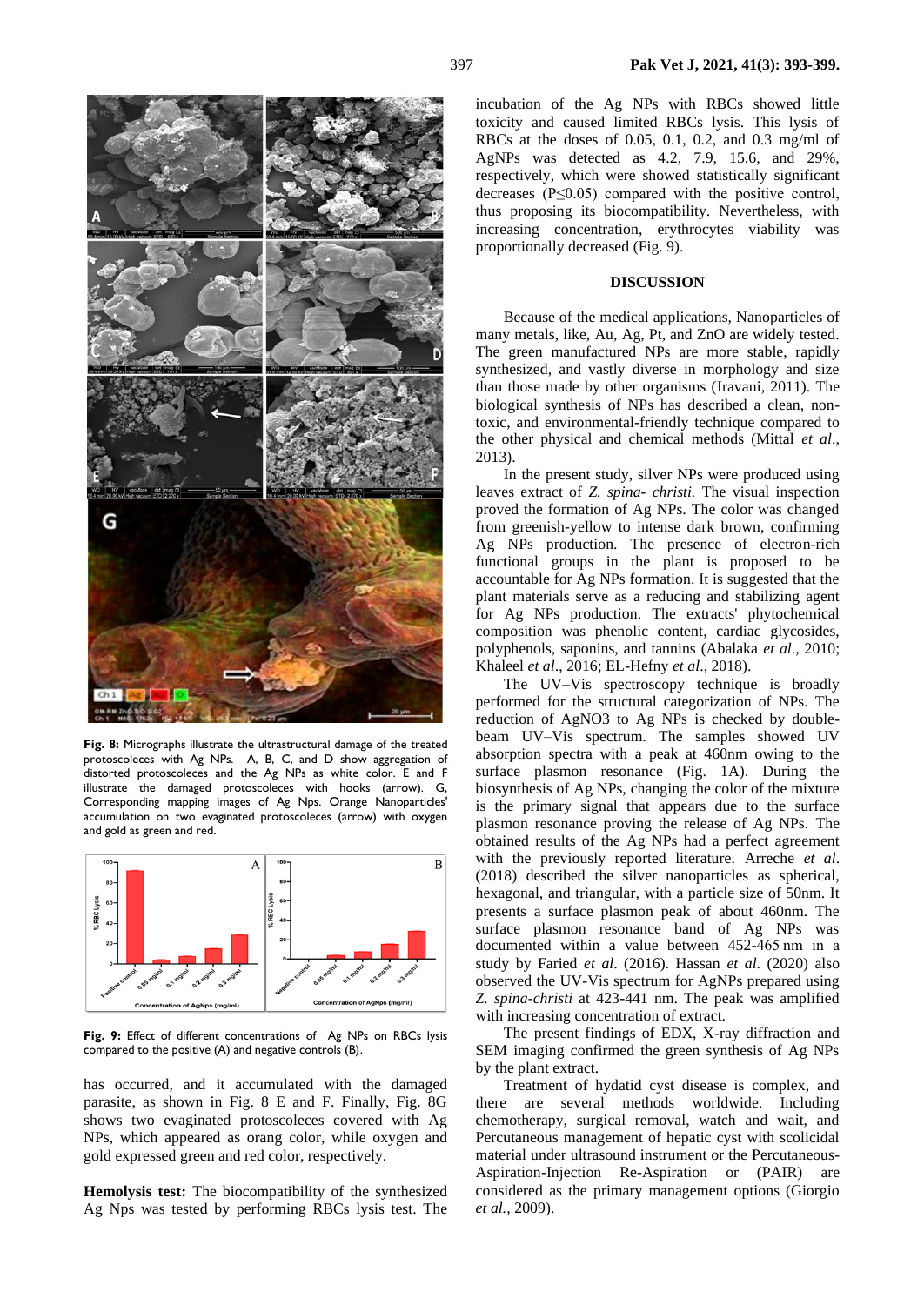The superior method for hydatidosis treatment is surgery. However, leakage of hydatid fluid with protoscoleces during the operation is the significant cause of its secondary recurrence infection. Also, it may cause a fatal anaphylactic reaction (Ye *et al*., 2016). Therefore, the injection of the cyst with protoscolicidal agents is an integral part of the surgery. Till now, there is no effective and safe agent. Consequently, new efficient scolicidal material with low side effects is highly recommended for urgent demand.

The current results demonstrated that the Ag NPs exhibited considerable protoscolicidal activity, which was time and dose-dependent. The maximum effect was observed at 0.4 mg/ml after 120 min of incubation as 100% mortality. This finding approximately complies with that of Norouzi *et al*. (2020), who found maximum scolicidal activity of Ag NPs was at 1 mg/mL after one hour of treatment, which expressed an 80% mortality percentage. Several alterations were detected in the protoscoleces' tegument exposed to Ag NPs that appeared dead as they absorbed the eosin stain.

The present findings agree with Xing *et al*. (2016), who revealed that the protoscoleces' tegument was the primary drug damage site. It exhibited several ultrastructural alterations when exposed to sodium arsenite within *in vitro*; this phenomenon may be attributed to stress responses. The cestodes' tegument is a cellular structure that has an essential role in the parasite's physiology. It is associated with nutrient absorption, protection from enzymatic and immunological effects of the host excretion, and ion exchange. Also, several essential enzymes are embedded in the protoscoleces tegument (McManus and Barret, 1985).

The alteration in the protoscoleces involved tegumental alteration, rostellar disorder, loss of rostellar hooks, the formation of several blebs on the tegument. The same finding was previously observed in the protoscoleces treated with different chemical substances such as flubendazole (Elissondo *et al*., 2006) and thymol (Elissondo *et al*., 2008). In this aspect, Pérez-Serrano *et al.* (1994) concluded that loss of hooks and appearance of blebs are "stress responses" that occurred in the parasite by exposure to a harmful environment. Furthermore, the tegument's alteration affects the tegumental microtrichea, which is perhaps related to parasite nutrition because microtrichea is related to nutrition absorption. The protoscoleces' death may be attributed to apoptosis or programmed cell death as a common reason for eukaryotic cell death.

Moreover, apoptosis has been recorded in hydatid cysts of *E. granulosus* Paredes *et al*., 2007; Spotin *et al.,*  2012; Shi *et al*., 2016). Also, Bakhtiar *et al*. (2020) proposed that apoptosis has a role in the host-*Echinococcus* metabolic interactions in suppressive and survival actions of cystic echinococcosis. The formation of digitiform projections on protoscoleces' tegument layer was documented in this study, leading to osmoregulatory damage into the parasite's tegumental layers. This osmoregulation impairment leads to the loss of turgidity due to leakage of cell contents, which might be the primary reason for the mortality in treated parasites (Verma *et al.,* 2014).

The results of the *in vitro* hemolytic ability of Ag NPs towards the human RBCs revealed that the percentage of hemolysis increased as the concentration of Ag NPs raised. However, it significantly differed from that of the positive control group. This proposition relies on the formation of AgCl by binding the Ag+ ions with free chloride ions, reduced surface area owing to particle aggregation, and the appearance of a protein corona on particles. Therefore, the amount of unbound  $Ag<sup>+</sup>$  is limited in the Ag NPs -blood mixture that may destruct the erythrocytes. Moreover, direct particle interaction with the RBC membrane may also lead to hemolysis (Choi *et al*., 2011). Also, RBCs' nonspecific uptake of nanoparticles was happened in an unclear mechanism according to particle size (just particles  $\leq$ 200nm can enter the erythrocytes) (Rothen-Rutishauser *et al.,* 2006). The explanation for the hemolytic effect by Ag NPs proved in this work may be attributed to  $Ag^+$  production, particle interaction with the RBCs, and particle uptake by the erythrocytes; nevertheless, the responsibility of each one is vague (Choi *et al*., 2011). Nanoparticles can adsorb proteins to produce corona in the biological environment as a result of their high energy. Therefore, this altered surface affects its bioactivity and toxicity (Treuel *et al.,* 2015). Choi *et al.* (2011) pointed out that Ag NPs showed high hemolytic effect than Ag micron-sized ones, attributed to the large surface area, Ag+ production, or the contact between the particles and the RBCs.

It has been mentioned that Ag nanoparticles express hemolysis via altering membrane integrity and surface features. Therefore, the erythrocyte's hemolysis is not just dependent on size. Osmotic lysis of the RBCs may result from the pore formed on its membrane by the NPS. Still, the real cause for erythrocyte membrane destruction is not identified. Moreover, reduced availability of Ag+ could stimulate erythrocytes death *in vitro*, probably related to reactive oxygen species (Huang *et al*., 2016).

**Conclusions:** Green synthesis of Ag NPs using *Z. spinachristi* leaves extracts was achieved in this work. This technique was environment friendly, non-toxic, costeffective, and single-stepped. The synthesized Ag NPs were spherical and showed a characteristic UV-Vis absorption peak at 460 nm. XRD analysis also revealed the hexagonal wurtzite structure. The Ag NPs were characterized by EDS equipped with SEM, which confirmed the presence of NPs with an average size of 50- 80 nm. The synthesized Ag NPs exhibited excellent efficiency as protoscolicidal agents.

*Z. spina-christi* could have a promising source of antioxidants for further pharmaceutical applications. Also, this paper investigated the hemolytic activity of Ag NPs as a model for cytotoxicity. The present findings showed no significant toxic effect of Ag NPs at low concentrations against RBCs. It may be emphasized that they are biocompatible for use as safe protoscolicidal agents at low doses.

**Authors contribution:** PJJ conducted the experiments, drew graphs, and wrote the draft of the manuscript. BHS and SMH designed and supervised the project and reviewed the article.